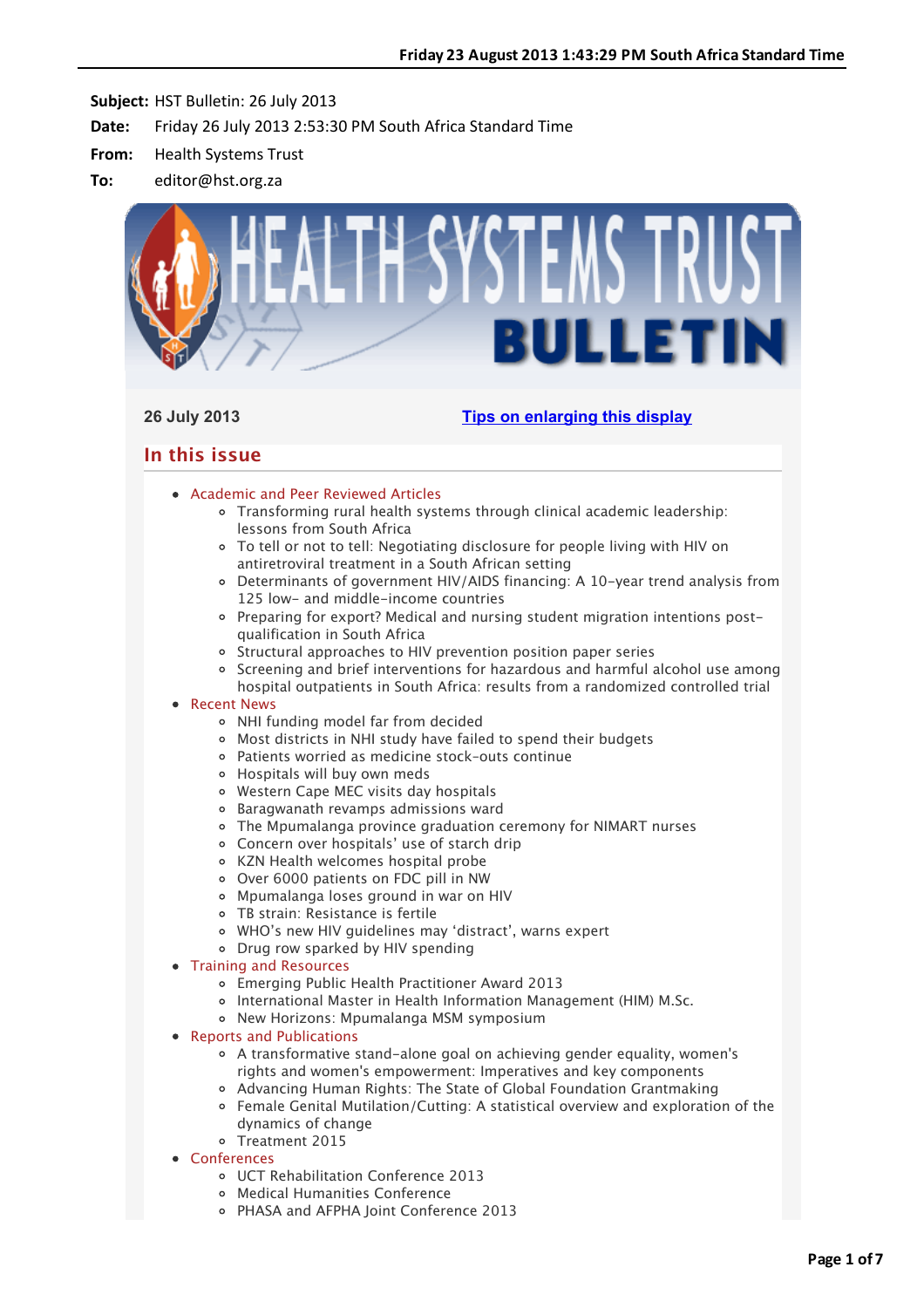- [7th SAHARA Conference 2013](applewebdata://D5BFAF7C-7F31-4E04-92F5-C668D024A664#C_6)
- [5th Annual Conference of the South African Statistical Association](applewebdata://D5BFAF7C-7F31-4E04-92F5-C668D024A664#C_7)
- [ICASA Conference 2013](applewebdata://D5BFAF7C-7F31-4E04-92F5-C668D024A664#C_8)
- [Conference on Rights of Women in Africa](applewebdata://D5BFAF7C-7F31-4E04-92F5-C668D024A664#C_2)
- [Job Opportunities](applewebdata://D5BFAF7C-7F31-4E04-92F5-C668D024A664#jobs)
	- [District Leadership Mentors: Health Systems Trust](applewebdata://D5BFAF7C-7F31-4E04-92F5-C668D024A664#J_1)
	- [Associate / Branch Manager: Ibis Reproductive Health](applewebdata://D5BFAF7C-7F31-4E04-92F5-C668D024A664#J_2)
	- [Fundraiser: Wits Health Consortium](applewebdata://D5BFAF7C-7F31-4E04-92F5-C668D024A664#J_3)

# **Academic and Peer Reviewed Articles**

# **Transforming rural health systems through clinical academic leadership: lessons from South Africa**

*Doherty JE, Couper ID, Campbell D, Walker J. Rural and Remote Health 13: 2618. Published: 8 July 2013.*

Under-resourced and poorly managed rural health systems challenge the achievement of universal health coverage, and require innovative strategies worldwide to attract healthcare staff to rural areas..[. Read More »](http://bulletin.hst.org.za//lt.php?id=K09TDFVSXAMGSlNRAEUHClxV)

Source: [http://www.rrh.org.au/articles/subviewnew.asp?ArticleID=2618\[](http://bulletin.hst.org.za//lt.php?id=K09TDFVSXAMGSlNRAEUHClxV)Accessed: 26 July 2013]

# **[back to top](applewebdata://D5BFAF7C-7F31-4E04-92F5-C668D024A664#top)**

# **To tell or not to tell: Negotiating disclosure for people living with HIV on antiretroviral treatment in a South African setting**

*Pride Linda. Journal of Social Aspects of HIV/AIDS: An Open Access Journal pages S17-S27. Published: 11 July 2013.*

The purpose of this study was to investigate and describe the act and experience of disclosure in order to understand how these experiences of disclosure impact on the lives of PLHIV on antiretroviral (ARV) treatment and influence adherence to treatment..[. Read More »](http://bulletin.hst.org.za//lt.php?id=K09TDFVSXAMFSlNRAEUHClxV)

Source: [http://www.tandfonline.com/doi/abs/10.1080/02664763.2012.755320\[](http://bulletin.hst.org.za//lt.php?id=K09TDFVSXAMFSlNRAEUHClxV)Accessed: 26 July 2013]

# **[back to top](applewebdata://D5BFAF7C-7F31-4E04-92F5-C668D024A664#top)**

# **Determinants of government HIV/AIDS financing: A 10-year trend analysis from 125 low- and middle-income countries**

*Carlos Ávila, Dejan Loncar, Peter Amico and Paul De Lay. BMC Public Health 2013, 13:673. Published: 19 July 2013..*

Trends and predictors of domestic spending from public sources provide national authorities and international donors with a better understanding of the HIV financing architecture, the fulfillment of governments' commitments and potential for long-term sustainability... [Read More »](http://bulletin.hst.org.za//lt.php?id=K09TDFVSXAMESlNRAEUHClxV)

Source: [http://www.biomedcentral.com/1471-2458/13/673/abstract\[](http://bulletin.hst.org.za//lt.php?id=K09TDFVSXAMESlNRAEUHClxV)Accessed: 26 July 2013]

### **[back to top](applewebdata://D5BFAF7C-7F31-4E04-92F5-C668D024A664#top)**

# **Preparing for export? Medical and nursing student migration intentions post-qualification in South Africa**

*Gavin George, Candice Reardon. African Journal of Primary Health Care & Family Medicine; Vol 5, No 1 (2013). Published: 13 May 2013.*

The migration of health professionals can have a profound impact on health systems around the globe. The International Organization for Migration's (IOM) Mobility of Health Professionals Research Project (MoHProf) aimed to improve knowledge about the migration of healthcare professionals and understand migration intentions and factors influencing the migration of medical and nursing students... [Read More »](http://bulletin.hst.org.za//lt.php?id=K09TDFVSXAMDSlNRAEUHClxV)

Source: [http://www.phcfm.org/index.php/phcfm/article/view/483\[](http://bulletin.hst.org.za//lt.php?id=K09TDFVSXAMDSlNRAEUHClxV)Accessed: 26 July 2013]

# **[back to top](applewebdata://D5BFAF7C-7F31-4E04-92F5-C668D024A664#top)**

# **Structural approaches to HIV prevention position paper series**

*SAID, AIDSTAR-One and PEPFAR. Published: July 2013.*

This set of five position papers was co-commissioned by AIDSTAR-One and the STRIVE research consortium to address critical issues within the field of structural interventions for prevention of sexual transmission of HIV in general populations... [Read More »](http://bulletin.hst.org.za//lt.php?id=K09TDFVSXAMCSlNRAEUHClxV)

Source: [http://www.aidstarone.com/focus\\_areas/prevention/resources/structural\\_prevention\\_series](http://bulletin.hst.org.za//lt.php?id=K09TDFVSXAMCSlNRAEUHClxV) [Accessed: 26 July 2013]

# **[back to top](applewebdata://D5BFAF7C-7F31-4E04-92F5-C668D024A664#top)**

# **Screening and brief interventions for hazardous and harmful alcohol use among hospital outpatients in South Africa: results from a randomized controlled trial**

*Supa Pengpid, Karl Peltzer, Linda Skaal and Hendry Van der Heever. BMC Public Health 2013, 13:644. Published: 11 July 2013..*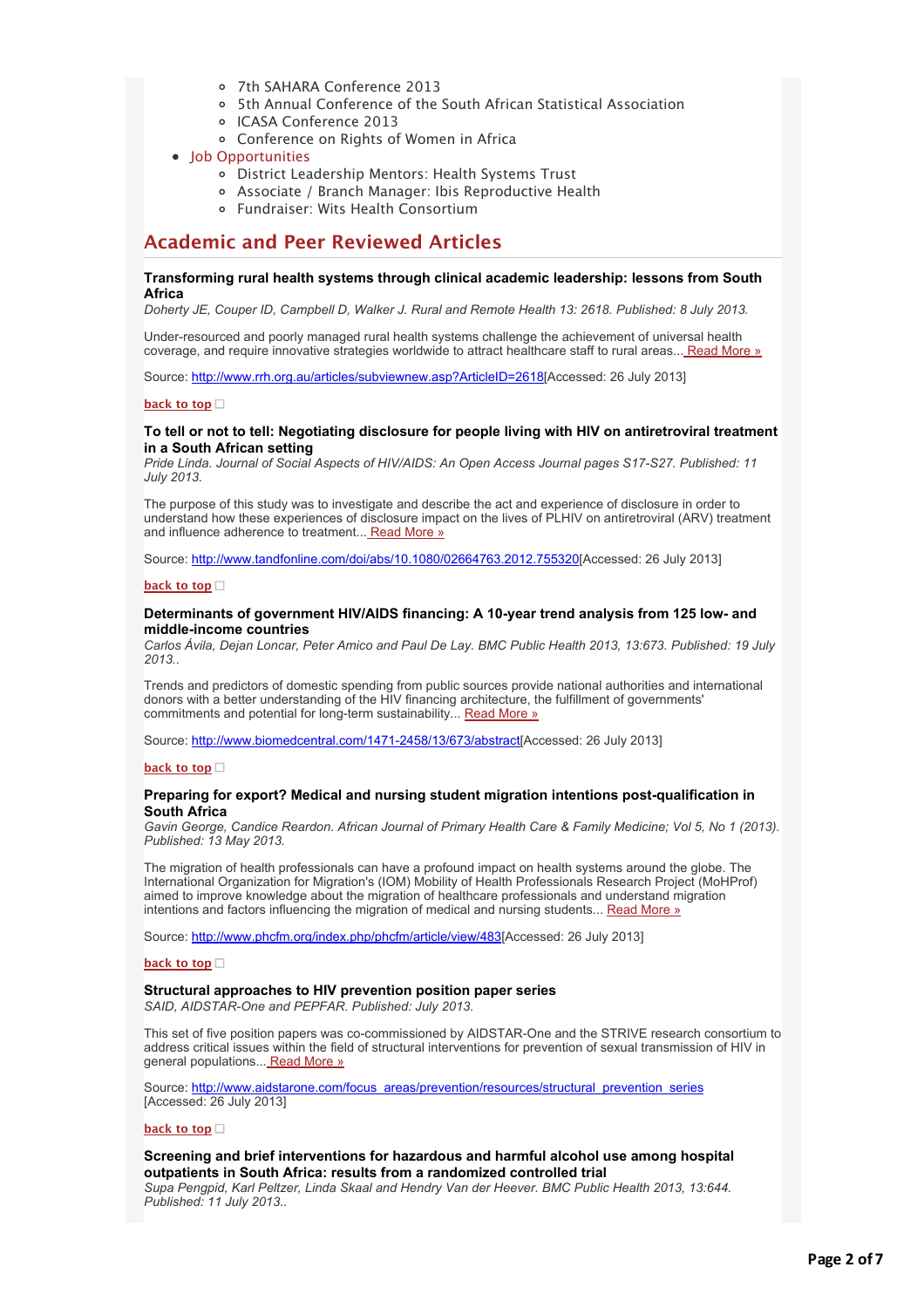High prevalence rates of hazardous and harmful alcohol use have been found in a hospital outpatient setting in South Africa. Hospital settings are a particularly valuable point of contact for the delivery of brief interventions because of the large access to patient populations each year[. Read More »](http://bulletin.hst.org.za//lt.php?id=K09TDFVSXAMBSlNRAEUHClxV)

Source: [http://www.biomedcentral.com/1471-2458/13/644/abstract\[](http://bulletin.hst.org.za//lt.php?id=K09TDFVSXAMBSlNRAEUHClxV)Accessed: 26 July 2013]

**[back to top](applewebdata://D5BFAF7C-7F31-4E04-92F5-C668D024A664#top)**

# **Recent News**

# **NHI funding model far from decided**

*IOL. Published: 25 July 2013.*

The government's launch of the National Health Insurance (NHI) programme, scheduled for next year, may be delayed as the pilot districts still have boxes to tick, with only 125 out of 556 primary health-care facilities ready to contract with private doctors.... [Read More »](http://bulletin.hst.org.za//lt.php?id=K09TDFVSXAMASlNRAEUHClxV)

Source: [http://www.iol.co.za\[](http://bulletin.hst.org.za//lt.php?id=K09TDFVSXAMPSlNRAEUHClxV)Accessed: 26 July 2013]

**[back to top](applewebdata://D5BFAF7C-7F31-4E04-92F5-C668D024A664#top)**

# **Most districts in NHI study have failed to spend their budgets**

*BDLive. Published: 24 July 2013*

A year after the government launched its National Health Insurance (NHI) pilot project, a third of the districts involved in the experiment have spent barely half their allocated budgets, according to a governmentcommissioned review presented to Parliament..[.Read More »](http://bulletin.hst.org.za//lt.php?id=K09TDFVSXAMOSlNRAEUHClxV)

Source: [http://www.bdlive.co.za/](http://bulletin.hst.org.za//lt.php?id=K09TDFVSXAAHSlNRAEUHClxV)[Accessed: 26 July 2013]

### **[back to top](applewebdata://D5BFAF7C-7F31-4E04-92F5-C668D024A664#top)**

# **Patients worried as medicine stock-outs continue**

*Health-e News. Published: 15 July 2013.*

Patients who are not receiving chronic anti-retroviral and tuberculosis medications due to stock-outs at clinics are worried that they will develop resistance to their treatment... [Read More »](http://bulletin.hst.org.za//lt.php?id=K09TDFVSXAAGSlNRAEUHClxV)

Source: [http://www.health-e.org.za/\[](http://bulletin.hst.org.za//lt.php?id=K09TDFVSXAAFSlNRAEUHClxV)Accessed: 26 July 2013]

#### **[back to top](applewebdata://D5BFAF7C-7F31-4E04-92F5-C668D024A664#top)**

# **Hospitals will buy own meds**

*Times Live. Published: 26 July 2013.*

Gauteng hospitals have been plagued by medicines running out and shortages of surgical gloves and syringes so the Health Minister is changing the way hospitals buy supplies... Read More »

Source: [http://www.timeslive.co.za/thetimes/\[](http://bulletin.hst.org.za//lt.php?id=K09TDFVSXAADSlNRAEUHClxV)Accessed: 26 July 2013]

#### **[back to top](applewebdata://D5BFAF7C-7F31-4E04-92F5-C668D024A664#top)**

# **Western Cape MEC visits day hospitals**

*Eyewitness News. Published: 25 July 2013.*

Western Cape Health MEC Theuns Botha has set himself a three-month deadline to tackle issues plaguing various day hospitals... Read More »

Source: [http://www.bdlive.co.za/business/\[](http://bulletin.hst.org.za//lt.php?id=K09TDFVSXAABSlNRAEUHClxV)Accessed: 26 July 2013]

# **[back to top](applewebdata://D5BFAF7C-7F31-4E04-92F5-C668D024A664#top)□**

### **Baragwanath revamps admissions ward**

*sanews.gov.za. Published: 24 July 2013*

Chris Hani Baragwanath Academic Hospital, South Africa's biggest hospital and one of the biggest in the world, has opened a revamped medical admissions ward..[.Read More »](http://bulletin.hst.org.za//lt.php?id=K09TDFVSXAAASlNRAEUHClxV)

Source: [http://www.sanews.gov.za\[](http://bulletin.hst.org.za//lt.php?id=K09TDFVSXAAPSlNRAEUHClxV)Accessed: 26 July 2013]

**[back to top](applewebdata://D5BFAF7C-7F31-4E04-92F5-C668D024A664#top)**

## **The Mpumalanga province graduation ceremony for NIMART nurses**

*Health-e News. Published: 23 July 2013*

More than 800 nurses have graduated in Mpumalanga this month, of which 225 graduated as NIMART (Nurses Initiated and Managed Antiretroviral Therapy) nurses... Read More »

Source: [http://www.health-e.org.za/\[](http://bulletin.hst.org.za//lt.php?id=K09TDFVSXAEHSlNRAEUHClxV)Accessed: 26 July 2013]

**[back to top](applewebdata://D5BFAF7C-7F31-4E04-92F5-C668D024A664#top)**

**Concern over hospitals' use of starch drip**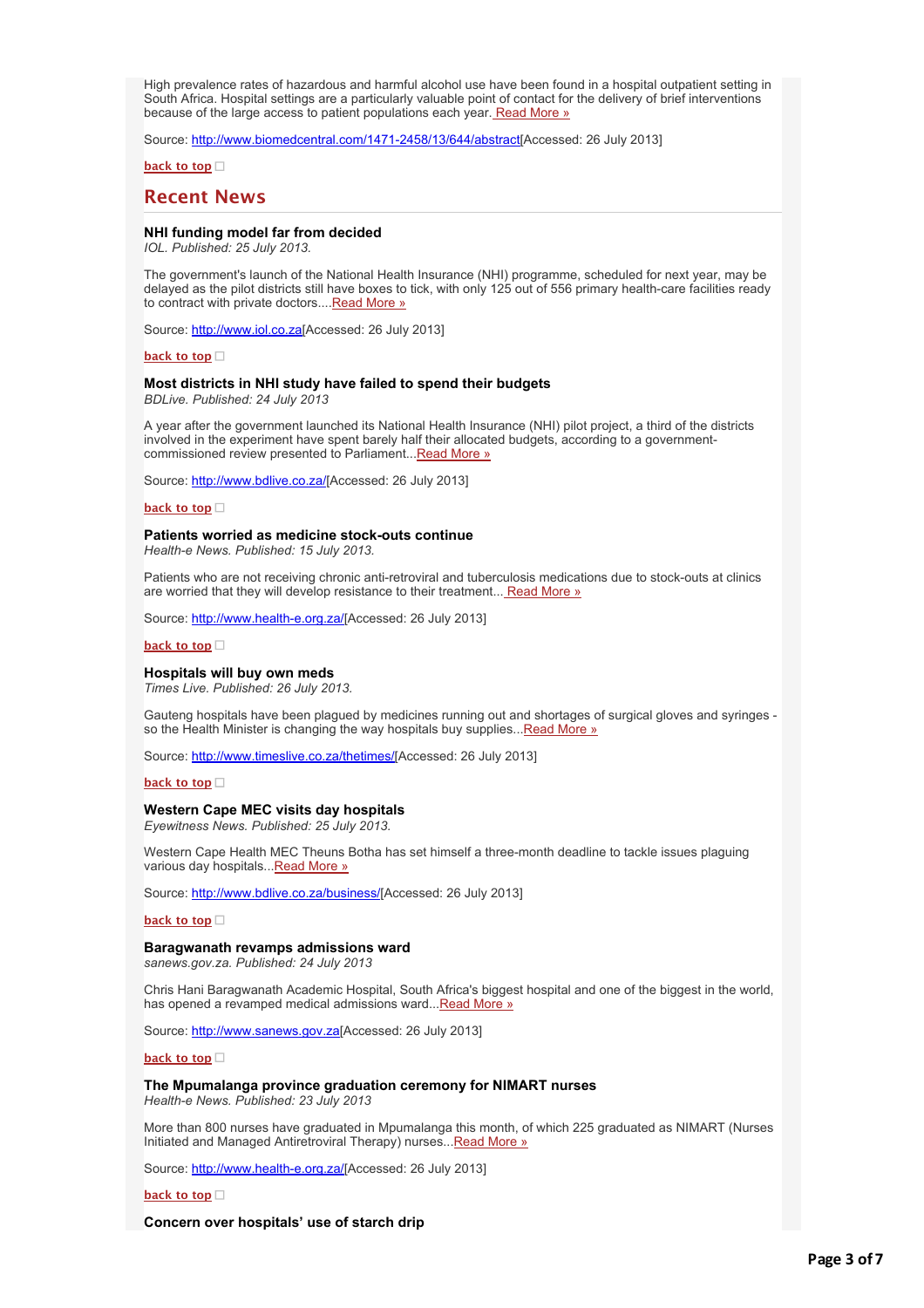*BDLive. Published: 23 July 2013.*

The Medicines Control Council (MCC) is reviewing the safety of starch drips, used to stabilise critically ill hospital patients across South Africa.... Read More »

Source: [http://www.bdlive.co.za/](http://bulletin.hst.org.za//lt.php?id=K09TDFVSXAEFSlNRAEUHClxV)[Accessed: 26 July 2013]

**Concern over hospitals' use of starch drip**

# **[back to top](applewebdata://D5BFAF7C-7F31-4E04-92F5-C668D024A664#top)**

### **KZN Health welcomes hospital probe**

*News24. Published: 21 July 2013*

The KwaZulu-Natal Health Department has welcomed an SA Human Rights Commission (SAHRC) probe into [complaints about its decision to stop operating two radiotherapy machines at Addington Hospital in Durban...](http://bulletin.hst.org.za//lt.php?id=K09TDFVSXAEESlNRAEUHClxV) Read More »

Source: [http://www.news24.com/\[](http://bulletin.hst.org.za//lt.php?id=K09TDFVSXAEDSlNRAEUHClxV)Accessed: 26 July 2013]

**[back to top](applewebdata://D5BFAF7C-7F31-4E04-92F5-C668D024A664#top)**

# **Over 6000 patients on FDC pill in NW**

*sanews.gov.za. Published: 15 July 2013.*

In an effort to improve adherence to HIV and AIDS treatment and patient outcomes in the North West, a total of 6 342 eligible HIV positive patients have been initiated on the new Fixed Dose Combination (FDC) pill treatment...

[Read More »](http://bulletin.hst.org.za//lt.php?id=K09TDFVSXAECSlNRAEUHClxV)

Source: [http://www.sanews.gov.za/\[](http://bulletin.hst.org.za//lt.php?id=K09TDFVSXAEBSlNRAEUHClxV)Accessed: 26 July 2013]

**[back to top](applewebdata://D5BFAF7C-7F31-4E04-92F5-C668D024A664#top)**

# **TB strain: Resistance is fertile**

*Mail&Guardian. Published: 26 July 2013.*

According to the World Health Organization, South Africa has the third-highest number of TB cases in the world after India and China and the fifth-highest number of cases of drug-resistant TB... [Read More »](http://bulletin.hst.org.za//lt.php?id=K09TDFVSXAEASlNRAEUHClxV)

Source: [http://mg.co.za/\[](http://bulletin.hst.org.za//lt.php?id=K09TDFVSXAEPSlNRAEUHClxV)Accessed: 26 July 2013]

# **[back to top](applewebdata://D5BFAF7C-7F31-4E04-92F5-C668D024A664#top)**

#### **Mpumalanga loses ground in war on HIV**

*Mail&Guardian. Published: 26 July 2013.*

According to a review of South Africa's national strategic plan to deal with HIV, published by advocacy group the Treatment Action Campaign (TAC) and social equality group Section27, Mpumalanga is "one of the provinces where South Africa's plans to fight HIV and tuberculosis has been most poorly implemented"... [Read More »](http://bulletin.hst.org.za//lt.php?id=K09TDFVSXAEOSlNRAEUHClxV)

Source: [http://mg.co.za/\[](http://bulletin.hst.org.za//lt.php?id=K09TDFVSXA4HSlNRAEUHClxV)Accessed: 26 July 2013]

# **[back to top](applewebdata://D5BFAF7C-7F31-4E04-92F5-C668D024A664#top)**

### **WHO's new HIV guidelines may 'distract', warns expert**

*Health-e News. Published: 25 July 2013.*

While government grapples with how to accommodate new World Health Organization (WHO) guidelines on HIV treatment, a leading AIDS expert has warned that these may be a "distraction"... [Read More »](http://bulletin.hst.org.za//lt.php?id=K09TDFVSXA4GSlNRAEUHClxV)

Source: [http://www.health-e.org.za/\[](http://bulletin.hst.org.za//lt.php?id=K09TDFVSXA4FSlNRAEUHClxV)Accessed: 26 July 2013]

# **[back to top](applewebdata://D5BFAF7C-7F31-4E04-92F5-C668D024A664#top)**

# **Drug row sparked by HIV spending**

*Mail&Guardian. Published: 12 July 2013.*

A new study to be conducted in South Africa, Uganda and India has sparked a heated debate in the HIV activist and research community. The debate demonstrates a divide in strategy at the start of the fourth decade of the epidemic... [Read More »](http://bulletin.hst.org.za//lt.php?id=K09TDFVSXA4ESlNRAEUHClxV)

Source: [http://mg.co.za/\[](http://bulletin.hst.org.za//lt.php?id=K09TDFVSXA4DSlNRAEUHClxV)Accessed: 26 July 2013]

**[back to top](applewebdata://D5BFAF7C-7F31-4E04-92F5-C668D024A664#top)**

# **Training and Resources**

# **Emerging Public Health Practitioner Award 2013**

*Health Systems Trust*

Award submissions are invited from South Africans under the age of 35. Entries will be assessed by a panel of public health experts. The winning entry will be published in the current edition of the SAHR[. Click Here>>](http://bulletin.hst.org.za//lt.php?id=K09TDFVSXA4CSlNRAEUHClxV)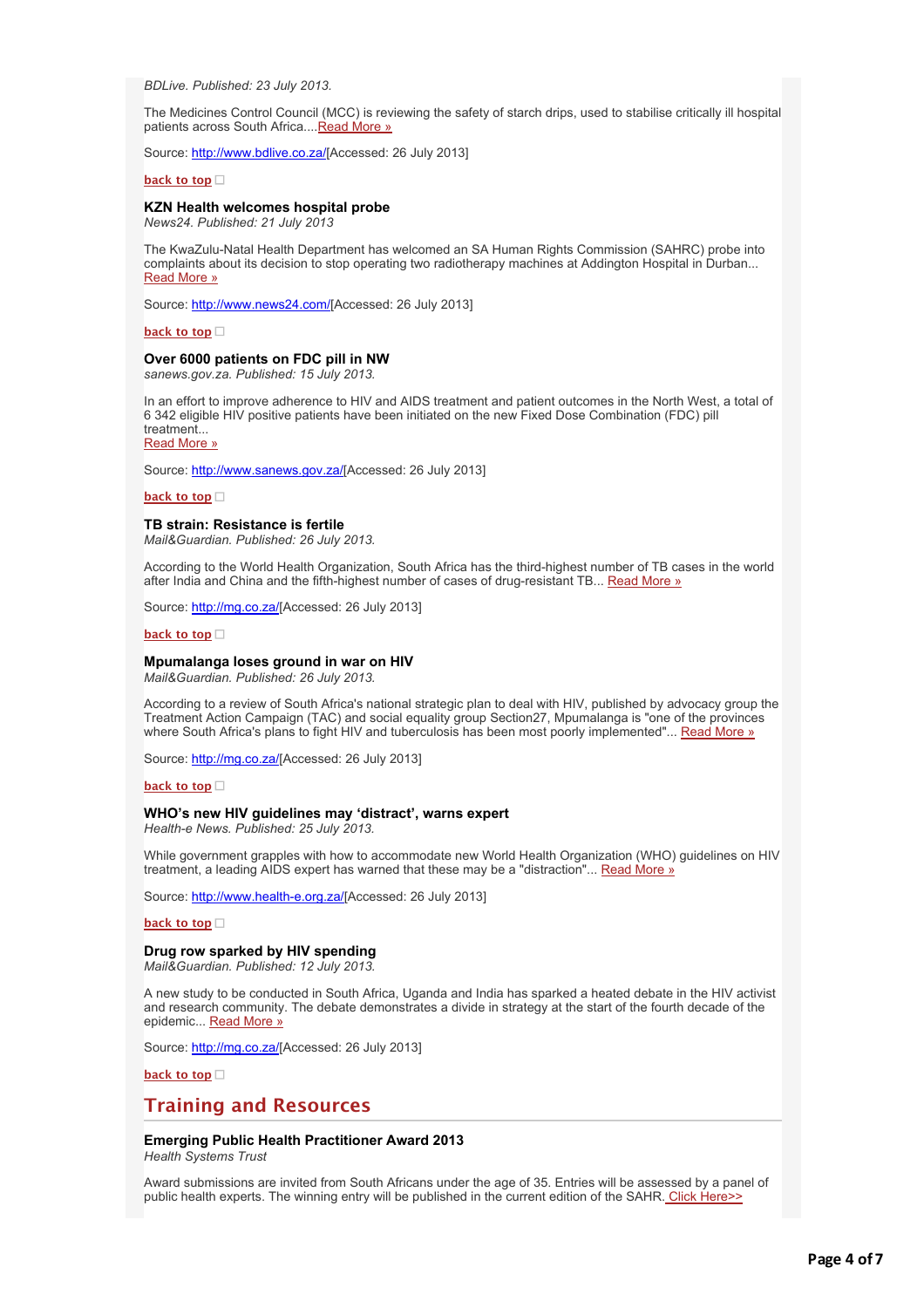# **[back to top](applewebdata://D5BFAF7C-7F31-4E04-92F5-C668D024A664#top)**

# **International Master in Health Information Management (HIM) M.Sc.**

*University of Applied Sciences, Germany, University of the Western Cape and Kenya Methodist University.*

The Master programme is addressed to applicants from Africa or Germany with a university degree - at least on Bachelor level or equivalent degree in Health care, Information Technology or Business Administration. [Click Here>>](http://bulletin.hst.org.za//lt.php?id=K09TDFVSXA4BSlNRAEUHClxV)

**[back to top](applewebdata://D5BFAF7C-7F31-4E04-92F5-C668D024A664#top)**

# **New Horizons: Mpumalanga MSM symposium - Save the date**

*Where: Greenway Woods Resort, White River /Nelspruit When: 30 July 2013*

As part of the AIDS priorities series, the Anova Health Institute brings you the New Horizons Mpumalanga MSM symposium. The symposium will bring together renowned speakers in this field and will focus on current topics pertaining to men who have sex with men. [Click Here>>](http://bulletin.hst.org.za//lt.php?id=K09TDFVSXA4ASlNRAEUHClxV)

# **[back to top](applewebdata://D5BFAF7C-7F31-4E04-92F5-C668D024A664#top)**

# **Reports and Publications**

# **A transformative stand-alone goal on achieving gender equality, women's rights and women's empowerment: Imperatives and key components**

*UN Women. Published: 2013.*

As the leading organization with a global mandate to promote gender equality, women's rights and women's empowerment, the United Nations Entity for Gender Equality and the Empowerment of Women (UN Women) calls for a specific commitment to achieving gender equality[. Click Here»](http://bulletin.hst.org.za//lt.php?id=K09TDFVSXA4PSlNRAEUHClxV)

#### **[back to top](applewebdata://D5BFAF7C-7F31-4E04-92F5-C668D024A664#top)**

# **Advancing Human Rights: The State of Global Foundation Grantmaking**

*The Foundation Centre. Published: 2013.*

Each year foundations around the world fund efforts to ensure the protection and promotion of human rights. Advancing Human Rights: The State of Global Foundation Grantmaking provides the first-ever analysis of the scope and landscape of global human rights grantmaking. [Click Here»](http://bulletin.hst.org.za//lt.php?id=K09TDFVSXA4OSlNRAEUHClxV)

# **[back to top](applewebdata://D5BFAF7C-7F31-4E04-92F5-C668D024A664#top)**

# **Female Genital Mutilation/Cutting: A statistical overview and exploration of the dynamics of change**

*UNICEF. Published: 2013.*

This report is a comprehensive statistical overview of female genital mutilation/ cutting (FGM/C) in the 29 countries where the practice is concentrated. Analysis of the data reflects current perspectives on FGM/C, informed by the latest policy, programmatic and theoretical evidence[. Click Here»](http://bulletin.hst.org.za//lt.php?id=K09TDFVSXA8HSlNRAEUHClxV)

#### **[back to top](applewebdata://D5BFAF7C-7F31-4E04-92F5-C668D024A664#top)**

#### **Treatment 2015**

*UNAIDS. Published: 2013.*

The Joint United Nations Programme on HIV/AIDS (UNAIDS) has launched a new framework to accelerate action in reaching 15 million people with antiretroviral treatment by 2015–the goal set by United Nations Member States in 2011. [Click Here»](http://bulletin.hst.org.za//lt.php?id=K09TDFVSXA8GSlNRAEUHClxV)

**[back to top](applewebdata://D5BFAF7C-7F31-4E04-92F5-C668D024A664#top)**

# **Conferences**

# **UCT Rehabilitation Conference 2013**

*When: 2 - 4 September 2013 Where: Cape Town URL: [http://rehabconf2013.uct.ac.za/](http://bulletin.hst.org.za//lt.php?id=K09TDFVSXA8FSlNRAEUHClxV)*

The Department of Health and Rehabilitation Sciences at the University of Cape Town is pleased to announce its first Rehabilitation Research Conference.

# **[back to top](applewebdata://D5BFAF7C-7F31-4E04-92F5-C668D024A664#top)**

## **Medical Humanities Conference**

*Medical Humanities Research Group at the Wits Institute for Social and Economic Research (WiSER) When: 2 - 4 September 2013 Venue: University of the Witwatersrand, Johannesburg URL: [http://wiserweb.wits.ac.za/](http://bulletin.hst.org.za//lt.php?id=K09TDFVSXA8ESlNRAEUHClxV)*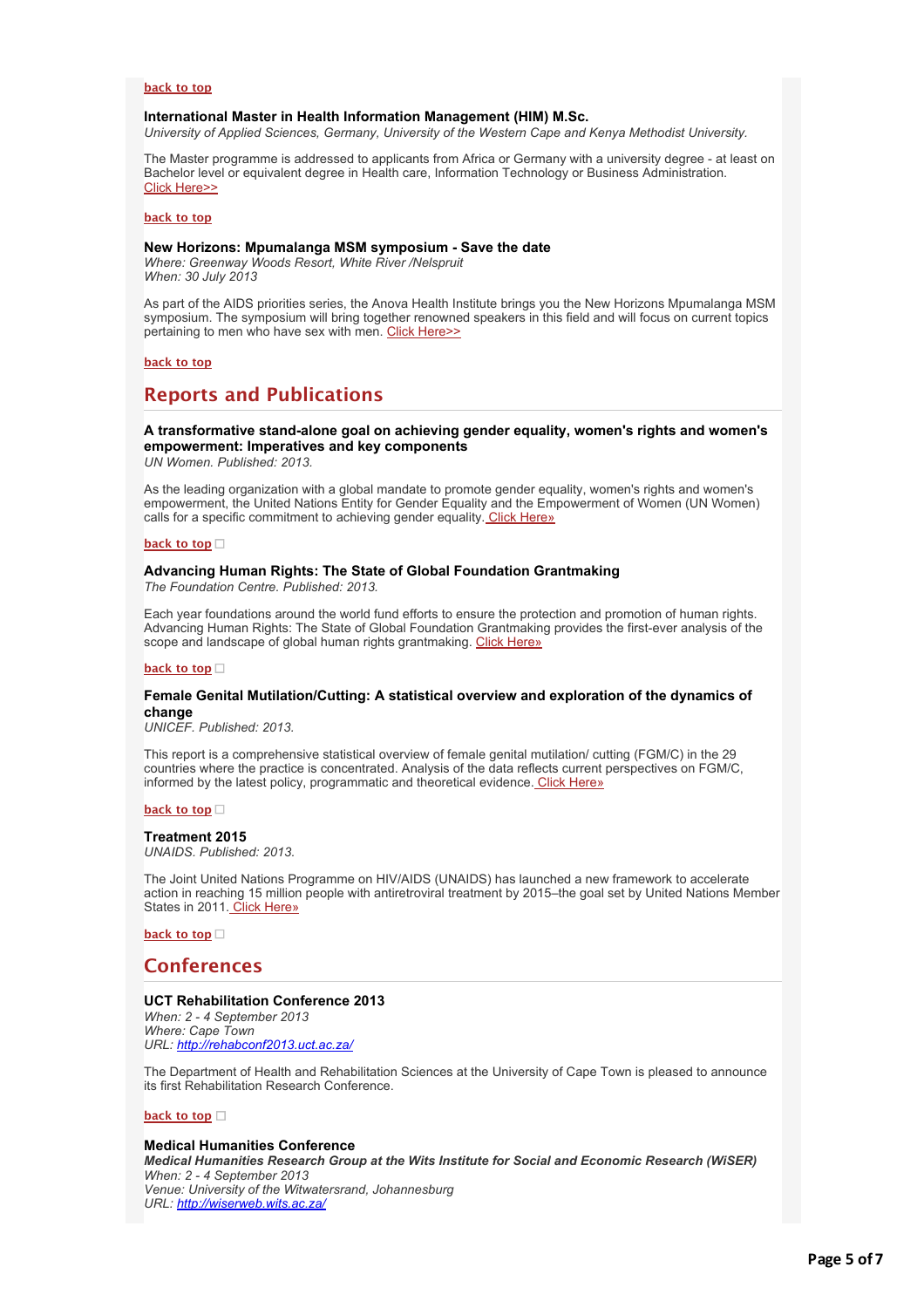The Medical Humanities research group at WiSER invites abstracts of up to 500 words for papers that speak to our broad, inclusive theme of 'Body Knowledge'. We welcome submissions from scholars and practitioners in a wide variety of disciplines, including the arts, literature, film, sociology, anthropology, history, medicine, philosophy, ethics, and psychology. In addition to panel sessions, we are planning a public event which will draw in a wider Johannesburg audience, as well as an art exhibition and film screening.

# **[back to top](applewebdata://D5BFAF7C-7F31-4E04-92F5-C668D024A664#top)**

# **Joint PHASA and AFPHA Conference 2013**

*Public Health Association of South Africa and the African Federation of Public Health Associations. When: 24 -27 September 2013 Venue: Cape Town International Convention Centre, Cape Town, South Africa URL: [http://www.phasaconference.org.za/](http://bulletin.hst.org.za//lt.php?id=K09TDFVSXA8DSlNRAEUHClxV)*

The 2013 joint PHASA/AFPHA conference will have as its focus, a scientific debate and discussion on strategies and action needed to move beyond the MDGs and on the public health legacy that we should leave, or want to, leave behind for the future generation.

**[back to top](applewebdata://D5BFAF7C-7F31-4E04-92F5-C668D024A664#top)**

# **7th SAHARA Conference 2013**

*When: 7-10 October 2013 Venue: Dakar, Senegal URL: [http://sahara.org.za/conferences/2013](http://bulletin.hst.org.za//lt.php?id=K09TDFVSXA8CSlNRAEUHClxV)*

The Social Aspects of HIV and AIDS Research Alliance (SAHARA is an alliance of partners established to conduct, support and use social sciences research to prevent the further spread of HIV and mitigate the impact of its devastation in sub-Saharan Africa. The SAHARA 7 conference theme is "Translating evidence into action: Engaging with communities, policies, human rights, gender, service delivery".

**[back to top](applewebdata://D5BFAF7C-7F31-4E04-92F5-C668D024A664#top)**

# **5th Annual Conference of the South African Statistical Association**

*When: 4-8 November 2013 Venue: Limpopo University, Polokwane, South Africa URL: [http://www.ul.ac.za/conf/sasa2013](http://bulletin.hst.org.za//lt.php?id=K09TDFVSXA8BSlNRAEUHClxV)*

The South African Statistical Association (SASA), in partnership with the School of Mathematical and Computer Sciences at the University of Limpopo - Turfloop Campus, is calling for papers for the 5th Annual Conference of the South African Statistical Association (SASA2013 Conference).

# **[back to top](applewebdata://D5BFAF7C-7F31-4E04-92F5-C668D024A664#top)**

# **ICASA Conference 2013**

*When: 7-11 December 2013 Venue: CTICC, Cape Town, South Africa URL: [http://www.icasa2013southafrica.org/](http://bulletin.hst.org.za//lt.php?id=K09TDFVSXA8ASlNRAEUHClxV)*

The ICASA conference remains one of the most important events in the calendar of the year, contributing towards overcoming the HIV and TB epidemics that grip our region.Official 17th ICASA Conference 2013.

**[back to top](applewebdata://D5BFAF7C-7F31-4E04-92F5-C668D024A664#top)**

# **Conference on Rights of Women in Africa**

*When: 9 - 10 December 2013 Venue: Pretoria, South Africa URL: [http://www1.chr.up.ac.za](http://bulletin.hst.org.za//lt.php?id=K09TDFVSXA8PSlNRAEUHClxV)*

Call for abstracts: Commemorating the tenth anniversary of the adoption of the Protocol to the African Charter on Human and Peoples' Rights on the Rights of Women in Africa, the Centre for Human Rights will host a conference to reflect on these and other innovative aspects of the Protocol, and invites papers (deadline 31 July 2013).

# **Job Opportunities**

# **District Leadership Mentors - KwaZulu-Natal and Free State Provinces**

*Health Systems Trust Closing Date: 5 August 2013 Please view our website for more details [http://www.hst.org.za](http://bulletin.hst.org.za//lt.php?id=K09TDFVSXA8OSlNRAEUHClxV)*

# **Associate / Branch Manager**

*Employer: Ibis Reproductive Health Closing Date: 31 July 2013 Please view our website for more details [http://www.hst.org.za](http://bulletin.hst.org.za//lt.php?id=K09TDFVTVQYHSlNRAEUHClxV)*

# **Fundraiser**

*Employer: Wits Health Consortium*